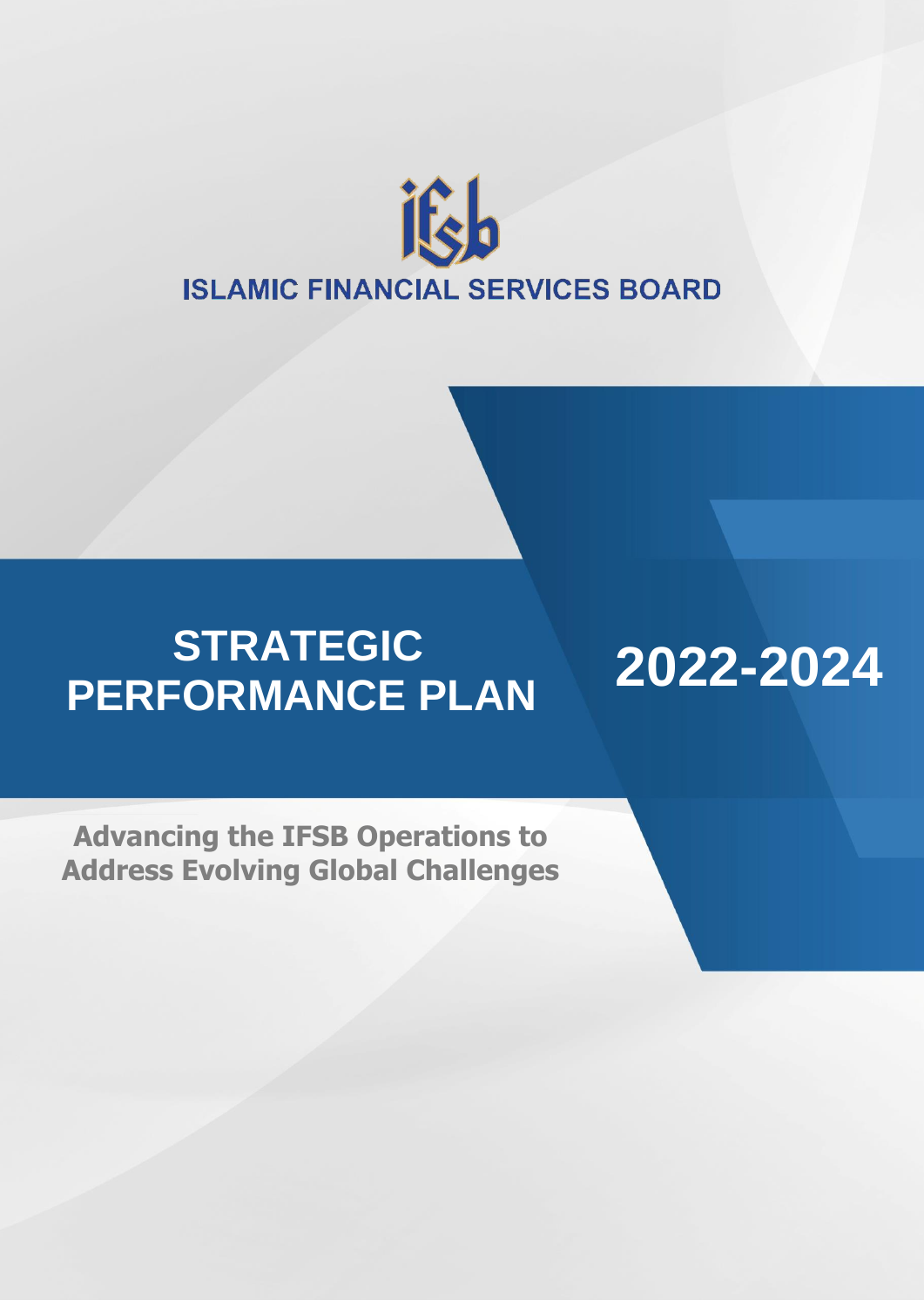## **Table of Contents**

| 1.0 |                                                                                               |  |  |
|-----|-----------------------------------------------------------------------------------------------|--|--|
| 2.0 |                                                                                               |  |  |
|     |                                                                                               |  |  |
|     |                                                                                               |  |  |
|     |                                                                                               |  |  |
|     |                                                                                               |  |  |
| 3.0 |                                                                                               |  |  |
| 4.0 |                                                                                               |  |  |
|     | 4.1 SKRA 1: Formulation and Issuance of Prudential Standards, Research and Statistics  13     |  |  |
|     | 4.2 SKRA 2: Formulation and Issuance of Prudential Standards, Research and Statistics  13     |  |  |
|     | 4.3 SKRA 3: Increasing Value in the IFSB Membership, Global Visibility and Attractiveness  14 |  |  |
|     | 4.4 SKRA 4: Efficient Management of Resources with Good Corporate Governance Practices 14     |  |  |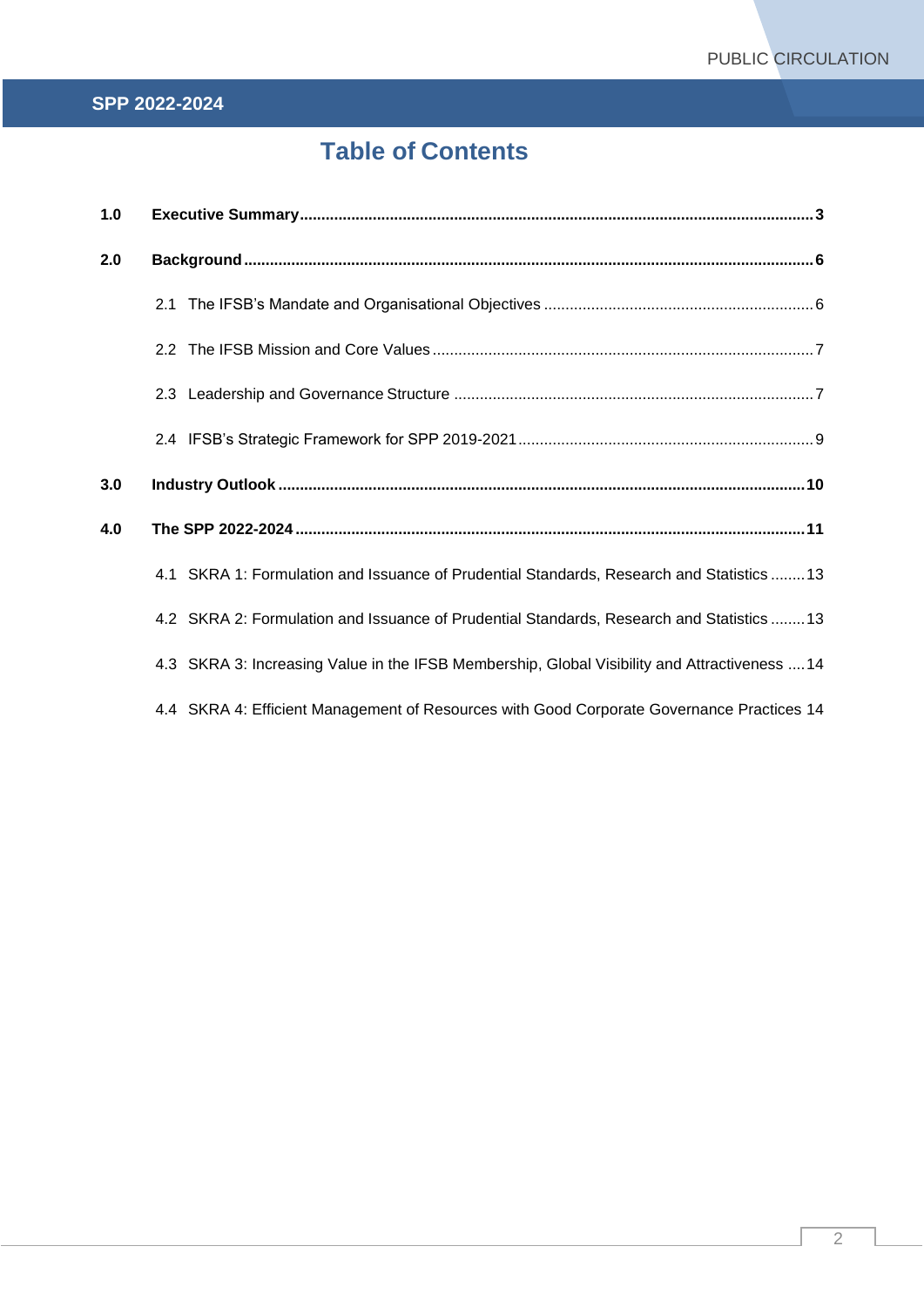## **ACKNOWLEDGEMENT**

<span id="page-2-0"></span>The IFSB Strategic Performance Plan (SPP) 2022-2024 was developed based on the four existing Focus Areas of the SPP 2019-2021, along with directions and guidance from the IFSB stakeholders. The SPP aims to expand and strengthen the IFSB's work plan in response to increasing aspirations and expectations of IFSB members, and to meet the demands in supporting the growth, resilience and stability of the Islamic financial services industry (IFSI) amidst the evolving global financial industry challenges.

I would like to convey our appreciation to the Honourable Members of the IFSB Council, the Executive Committee, the Technical Committee and IFSB Full members who shared valuable inputs throughout the development of this SPP.

My appreciation also goes to the IFSB Secretariat for their commitment, support, and contributions in the development of this SPP 2022-2024.

**Dr. Bello Lawal Danbatta** Secretary General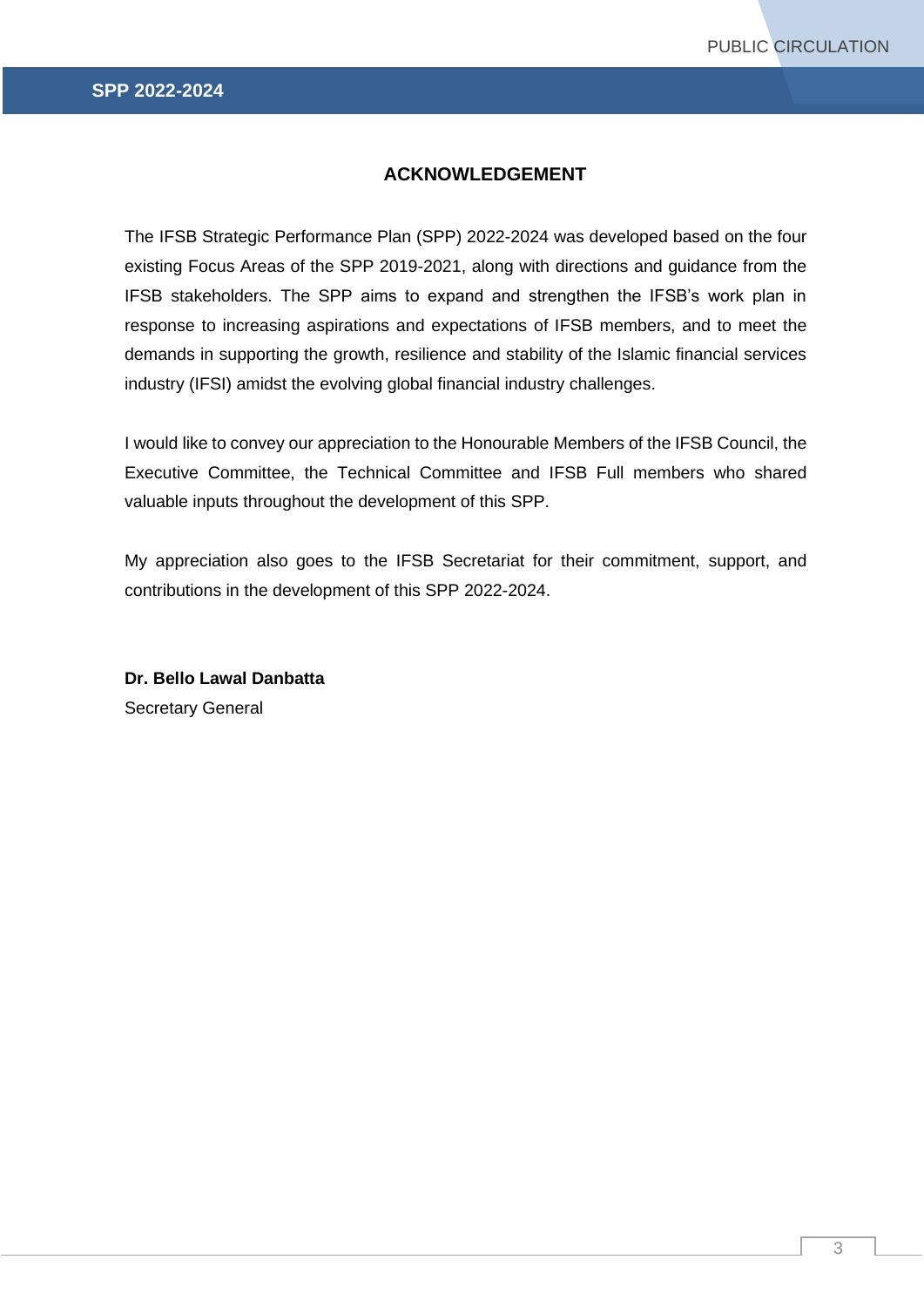## **1.0 Executive Summary**

The new Strategic Performance Plan (SPP) 2022-2024 expands the work plan approved in the SPP 2019-2021 in response to the increasing aspirations of the Council and the Executive Committee (EC), expectations of IFSB members, and to meet the demands in supporting the growth of the Islamic financial services industry (IFSI).

As a result of the COVID-19 pandemic since March 2020, the Secretariat have had to re-prioritise its efforts and resources on key high-impact deliverables, mainly the standards development agenda, capacity building to support implementation of standards, and international collaboration.

Notwithstanding, the period also saw an increased focus by the Secretariat on planning and monitoring of the IFSB's performance, which resulted in extensive reviews of the IFSB's operational procedures and new initiatives in meeting members expectations through the offering of free-ofcharge capacity building programmes, free access to the IFSB E-learning platform to all categories of the IFSB membership, increased engagement with members through new initiatives like the IFSB Regulatory Supervisory Authorities (RSAs) Forum, the Chief Executive Forums and roundtables.

Additionally, the Secretariat in response to the COVID-19 pandemic, has taken a number of initiatives to provide guidance and support to IFSB members that included issuance of public statements on policy recommendations to mitigate the impact of COVID-19 and by developing a compendium of policy responses that served as a reference toolkit for the members. Internally, the Secretariat has taken measures to ensure the health and safety of the staff of the Secretariat by developing an SOP on health and safety, establishing work from home and work rotation arrangements, forming a crisis management committee and developing a business continuity plan. Thus, aside from the focus on delivering expected outputs to support the global Islamic financial services industry (IFSI), the Secretariat dedicated significant time and resources on efforts to strengthen its internal procedures and systems.

Despite the external expectations, and internal challenges, under the strong leadership and guidance of the Council, EC, Technical Committee (TC) and support of its members, the IFSB has succeeded in meeting most of the targets in the SPP 2019-2021.

In recent years, with new emerging risks and vulnerabilities facing the global financial services industry and in consideration of the evolving aspirations and expectations of the IFSB members, the IFSB Council and EC, has laid down a new road map of transformation in order for the IFSB to be at par or ahead of other international standards setting bodies (SSB's). This new road map involves a comprehensive benchmarking analysis of the IFSB against its counterparts (conventional and Islamic international SSB's) and the IFSB Transformation agenda under the leadership of the EC Chairman, H.E. Dr. Perry Warjiyo, Governor of Bank Indonesia.

Based on the foregoing, the IFSB has conducted a comprehensive benchmarking exercise and it is currently undergoing a series of transformation initiatives. Hence, this SPP 2022-2024 is drafted based on the outcomes of the benchmarking exercise, assessment of the global economic and Islamic finance condition amidst the Covid-19 Pandemic, issues and trends, the transformation agenda, the guidance of all the Council, EC and TC members.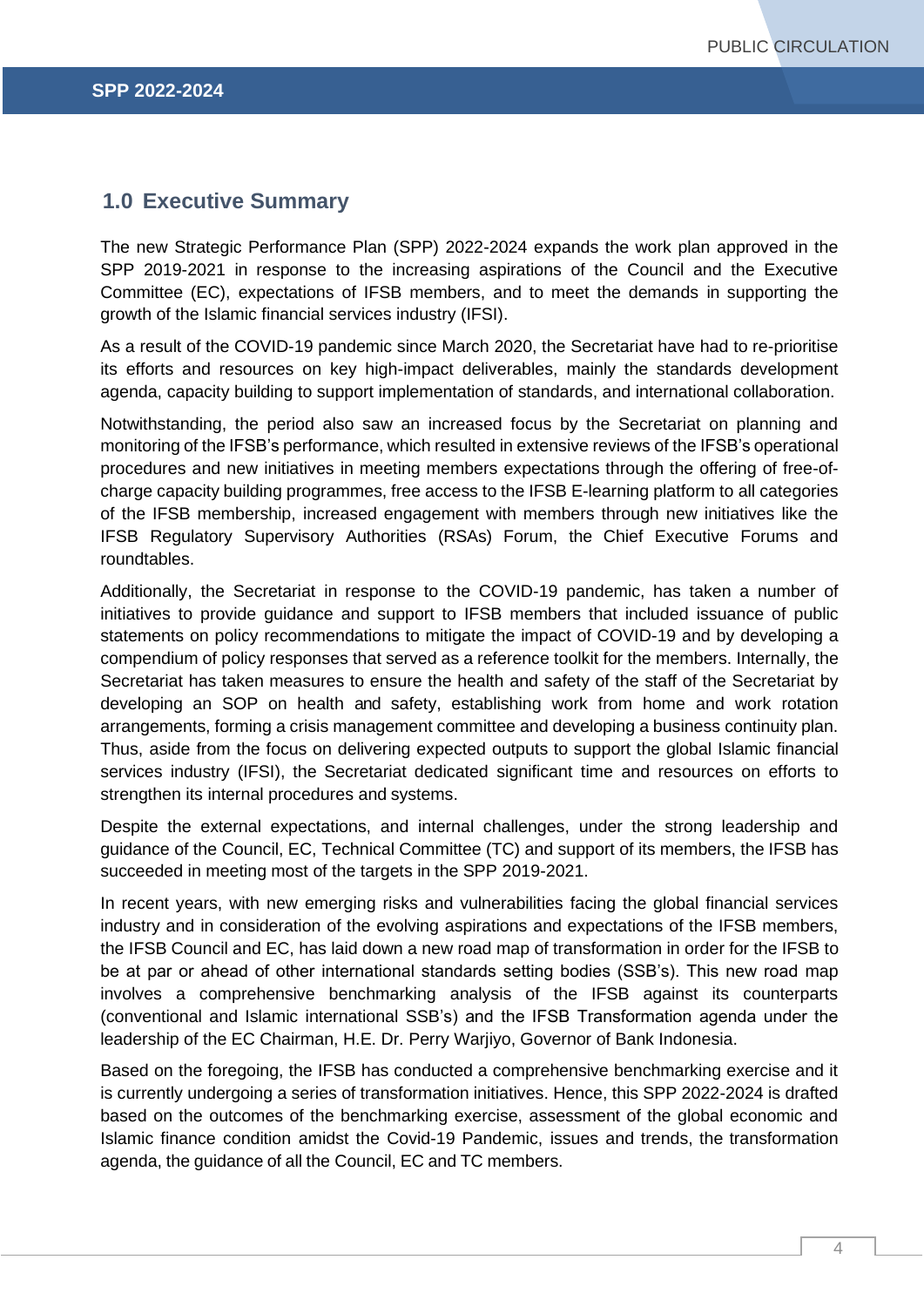As guided by the EC and the Council, this SPP has retained the strategic framework of the SPP 2019-2021, with enhanced focus on the quality of outputs, industry impact as outcomes, enhanced engagement with IFSB members and industry as well as integrated sustainability of financial and human resources that are meant to deliver the new principal accountabilities, the mandate and aspirations of the Council within the short- and medium-term strategies.

The SPP 2022-2024 builds on the four existing Focus Areas of the SPP 2019-2021. As guided by the Council and the EC, the Secretariat will be continuing with the current Strategic Key Result Areas (SKRAs) which are reflected in 12 Outcomes and 29 Outputs, as follows:

- **SKRA 1:** Formulation and Issuance of Prudential Standards, Research and Statistics
- **SKRA 2:** Facilitating the Implementation of Prudential Standards and Capacity Development
- **SKRA 3:** Increasing Value in the IFSB Membership, Global Visibility and Attractiveness
- **SKRA 4:** Efficient Management of Resources

The key policy themes of the SPP are focused on greater quality of outputs, greater impact on the industry, greater engagement with members and other stakeholders, and greater financial and human resources sustainability for improved efficiency and productivity.

To achieve these goals, the SPP 2022-2024 aims to mobilise strategies that incorporates guidance from the Council, EC and TC in the form of meeting resolutions for the short-term as covered in the Strategic Work Plan (SWP) 2022 and in the medium-term (2023-2024), which are covered in this SPP.

Furthermore, to support the implementation of the SPP 2022-2024, financial sustainability (funding) strategies, manpower requirements and a balanced budget forecast that will support the IFSB to deliver its outputs, are also highlighted in the new SPP.

The key strategies for 2022 will include delivering enhanced impact of the IFSB to its members and the industry through enhanced quality support and initiatives on the implementation of the IFSB standards and how the IFSB would be addressing the digitalisation of the global IFSI.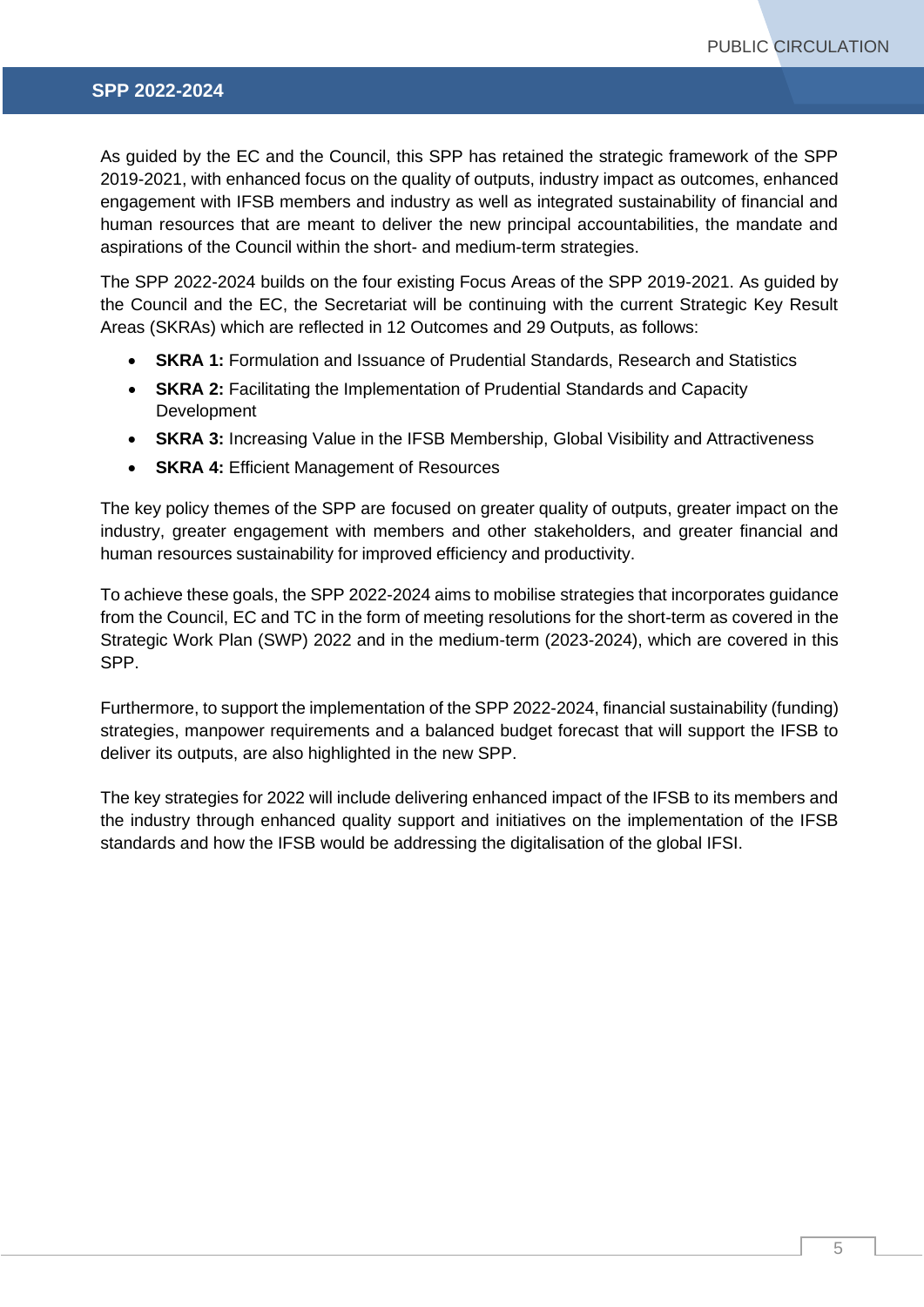## <span id="page-5-0"></span>**2.0 Background**

## <span id="page-5-1"></span>**2.1 The IFSB's Mandate and Organisational Objectives**

**The mandate of the IFSB is to "promote the stability and resilience of the Islamic financial services industry through the issuance, and facilitating the implementation, of global prudential standards and other initiatives that foster knowledge sharing and cooperation."**

The IFSB was established as a result of the need to have internationally recognised and unified standards for fostering effective regulation and supervision of the IFSI. The founding members of the IFSB envisioned that the IFSB will act as a body for coordinating and giving guidance on good practices in the regulation and supervision of Islamic financial services, which would also serve to promote the sound growth, and support the resilience and stability, of the global IFSI.

The objectives of the IFSB stated in Article 4 of the IFSB Articles of Agreement are:

- i. To promote the development of a prudent and transparent Islamic financial services industry through introducing new, or adapting existing, international standards consistent with Shariah principles, and recommend these for adoption.
- ii. To provide guidance on the effective supervision and regulation of institutions offering Islamic financial products and to develop for the Islamic financial services industry the criteria for identifying, measuring, managing and disclosing risks, taking into account international standards for valuation, income and expense calculation, and disclosure.
- iii. To liaise and cooperate with relevant organizations currently setting standards for the stability and the soundness of the international monetary and financial systems and those of the member countries.
- iv. To enhance and coordinate initiatives to develop instruments and procedures for efficient operations and risk management.
- v. To encourage cooperation amongst member countries in developing the Islamic financial services industry.
- vi. To facilitate training and personnel development in skills in areas relevant to the effective regulation of the Islamic financial services industry and related markets.
- vii. To undertake research into, and publish studies and surveys on, the Islamic financial services industry.
- viii. To establish a database of Islamic banks, financial institutions and industry experts.
- ix. Any other objectives which the General Assembly of the IFSB may agree from time to time.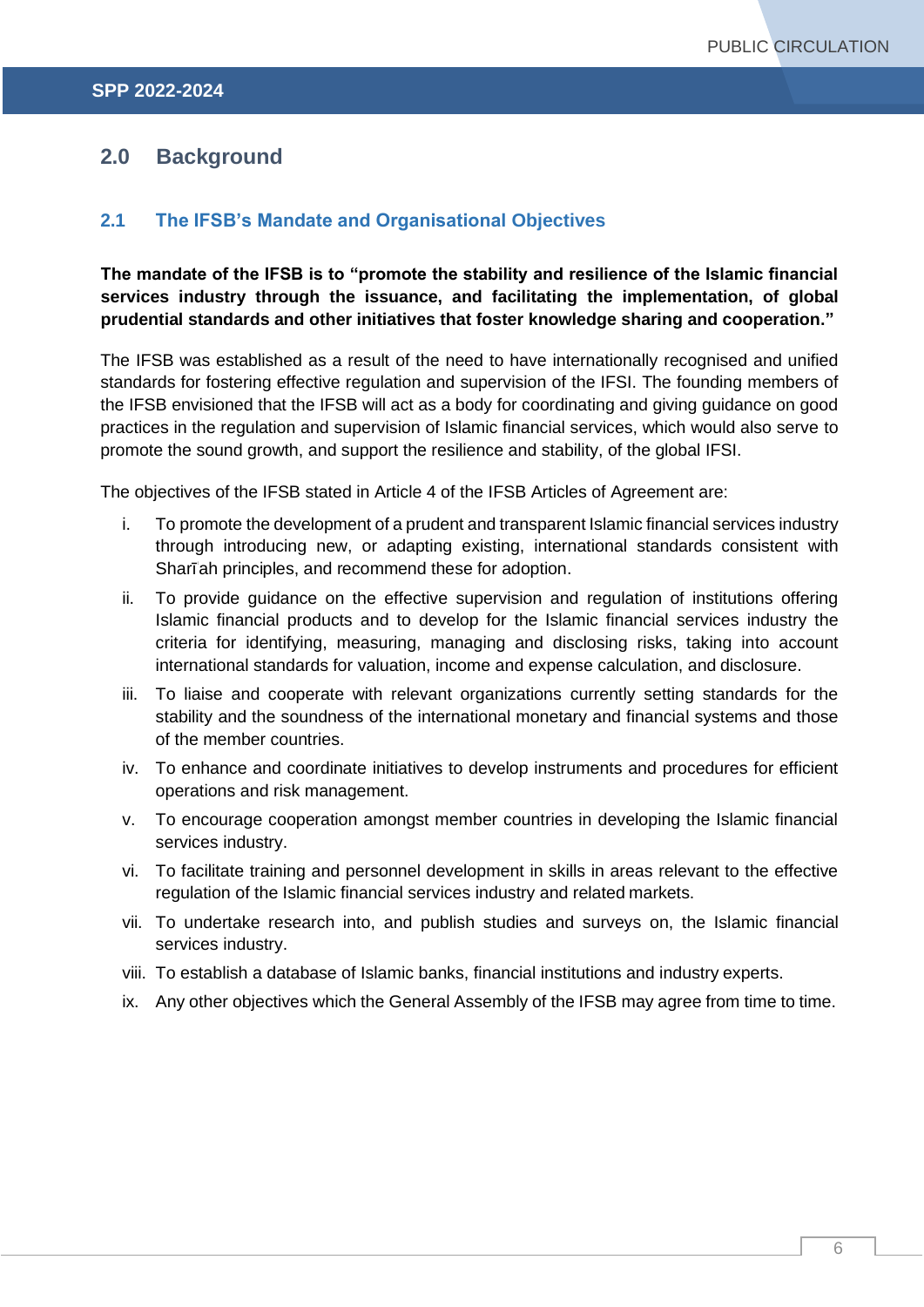## <span id="page-6-0"></span>**2.2 The IFSB Mission and Core Values**

**The mission of the IFSB is to promote the stability and resilience of the Islamic financial services industry, through issuance, and facilitating the implementation, of global prudential standards and other initiatives that foster knowledge sharing and cooperation.**

A set of core values drives the operations of the IFSB. These core values are universal and apply in all aspects of its operations.



**Illustration 1: Core Values**

#### <span id="page-6-1"></span>**2.3 Leadership and Governance Structure**

### **The IFSB comprises of Full, Associate and Observer Members, who make up the General Assembly of the IFSB.**

The Council represents the senior executive and policy making body of the IFSB. The Executive Committee is the body responsible for reviewing and providing recommendations on strategic, administrative and operational matters of the IFSB to the Council. The direction and guidance of the IFSB's technical work agenda is steered by the TC. The IFSB Secretariat manages the administrative work, coordination and communications of the IFSB among and between the various stakeholder groups, in serving the players and institutions of the global financial services industry (See Illustration 2).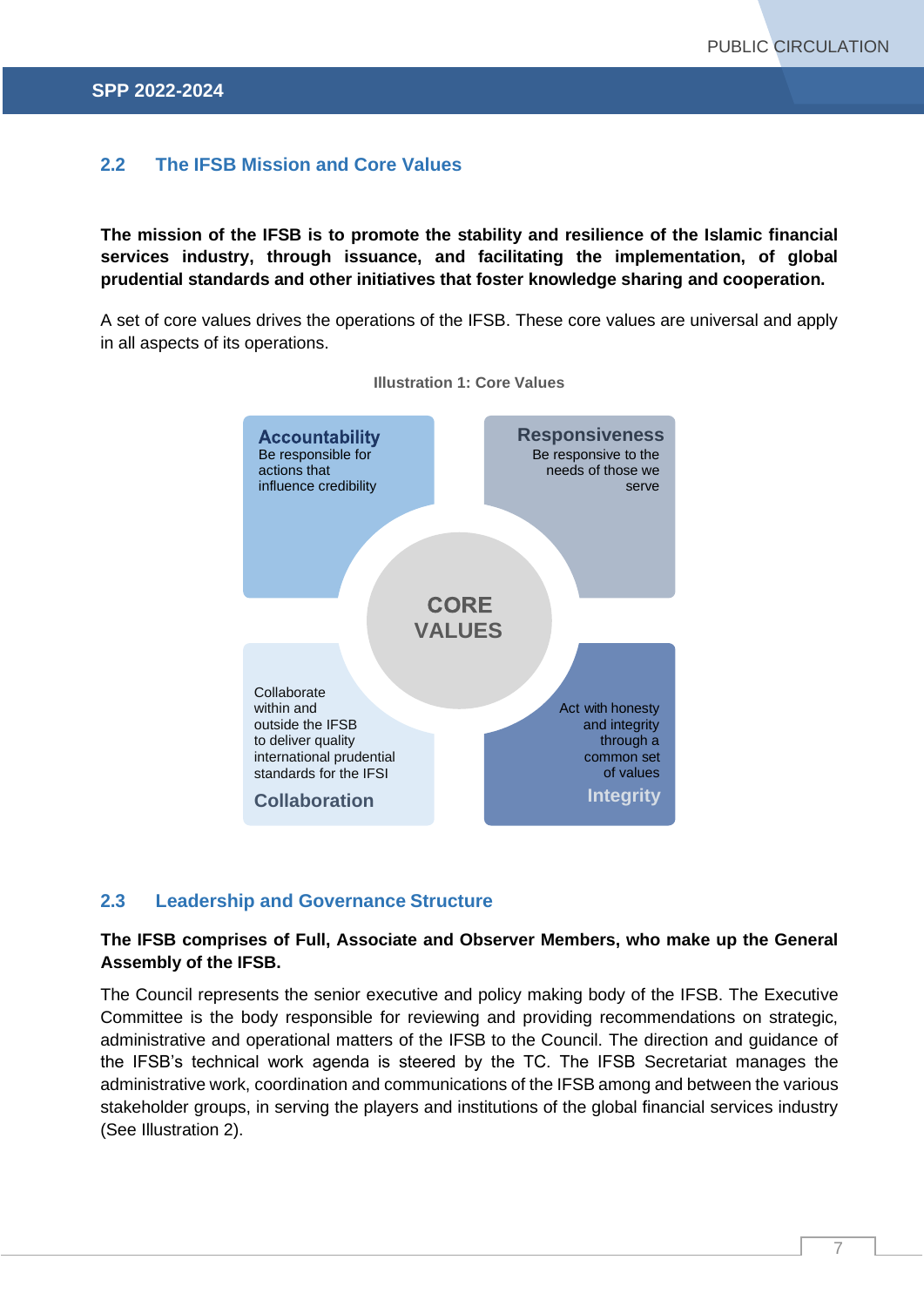

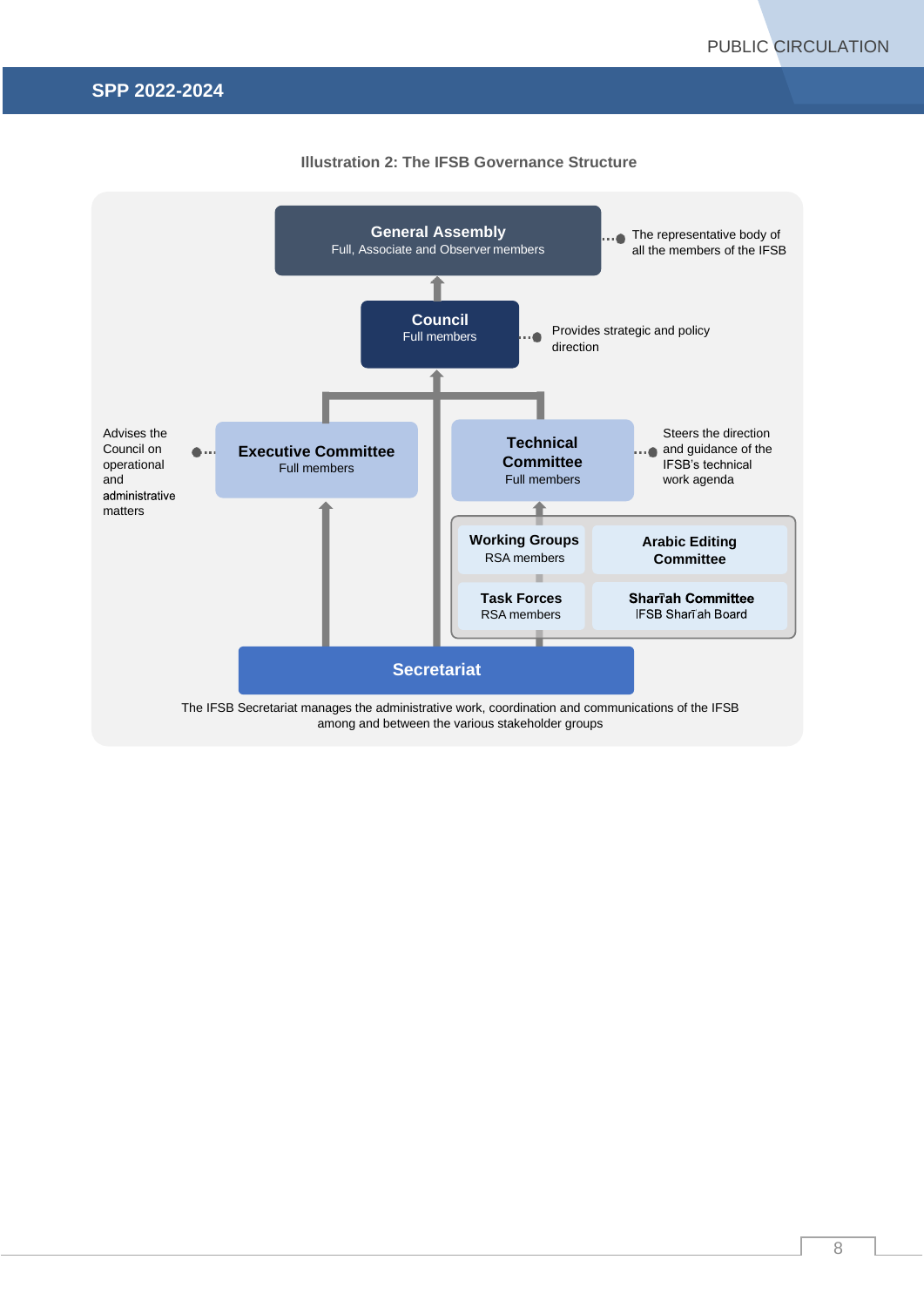## <span id="page-8-0"></span>**2.4 IFSB's Strategic Framework for SPP 2019-2021**

The strategic focus areas of the former SPP, which was aligned with the vision, mission and core values of the IFSB, is illustrated below. The EC in its meetings, resolved for the Secretariat to maintain the below framework for the new SPP 2022-2024, but with greater emphasis on the quality of outputs and greater focus on member engagement as well as outcome measurement and reporting.

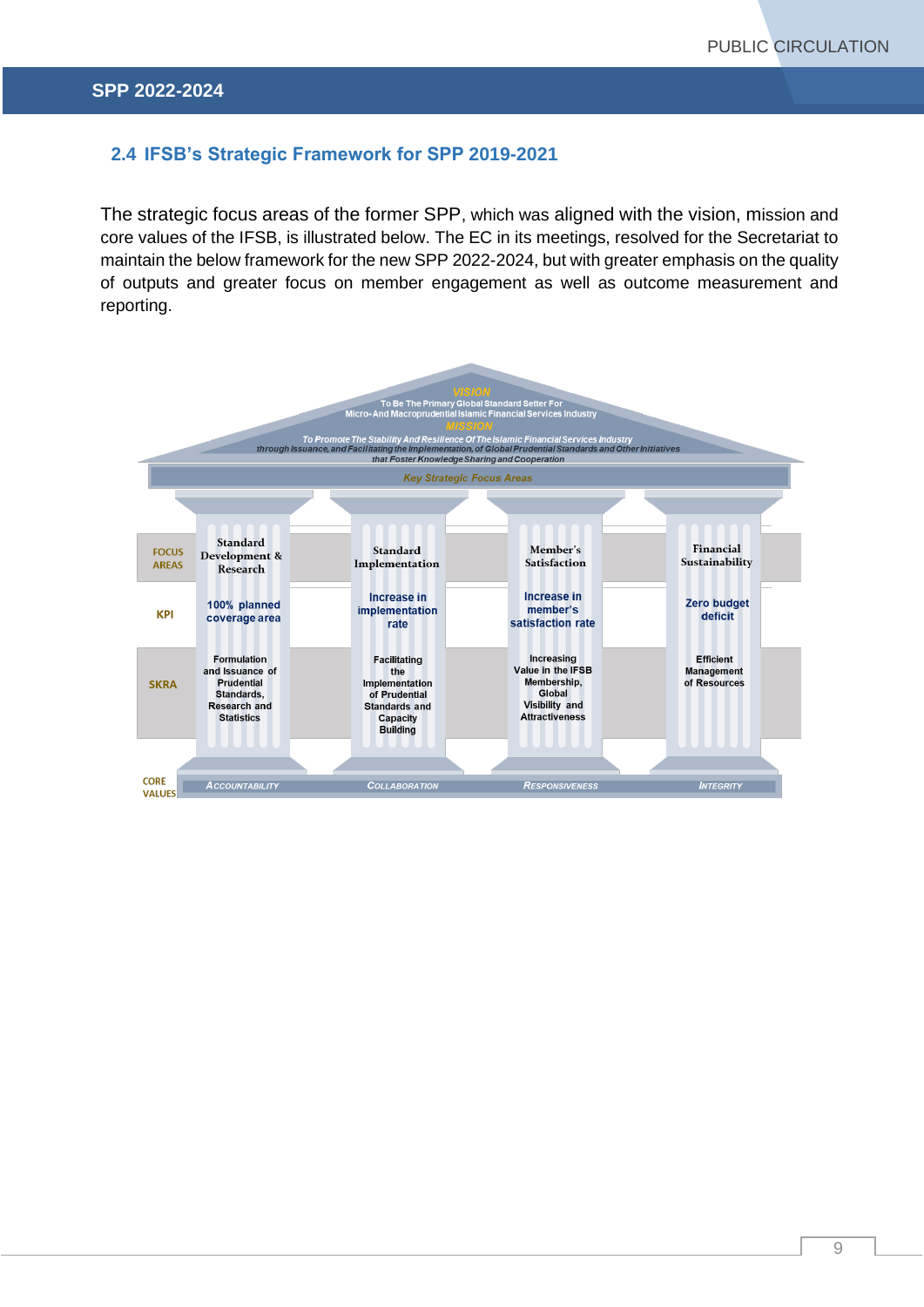## <span id="page-9-0"></span>**3.0 Global and Industry Outlook**

The development of the SPP has been informed by the developments and outlook for both the global financial and Islamic financial services industry.

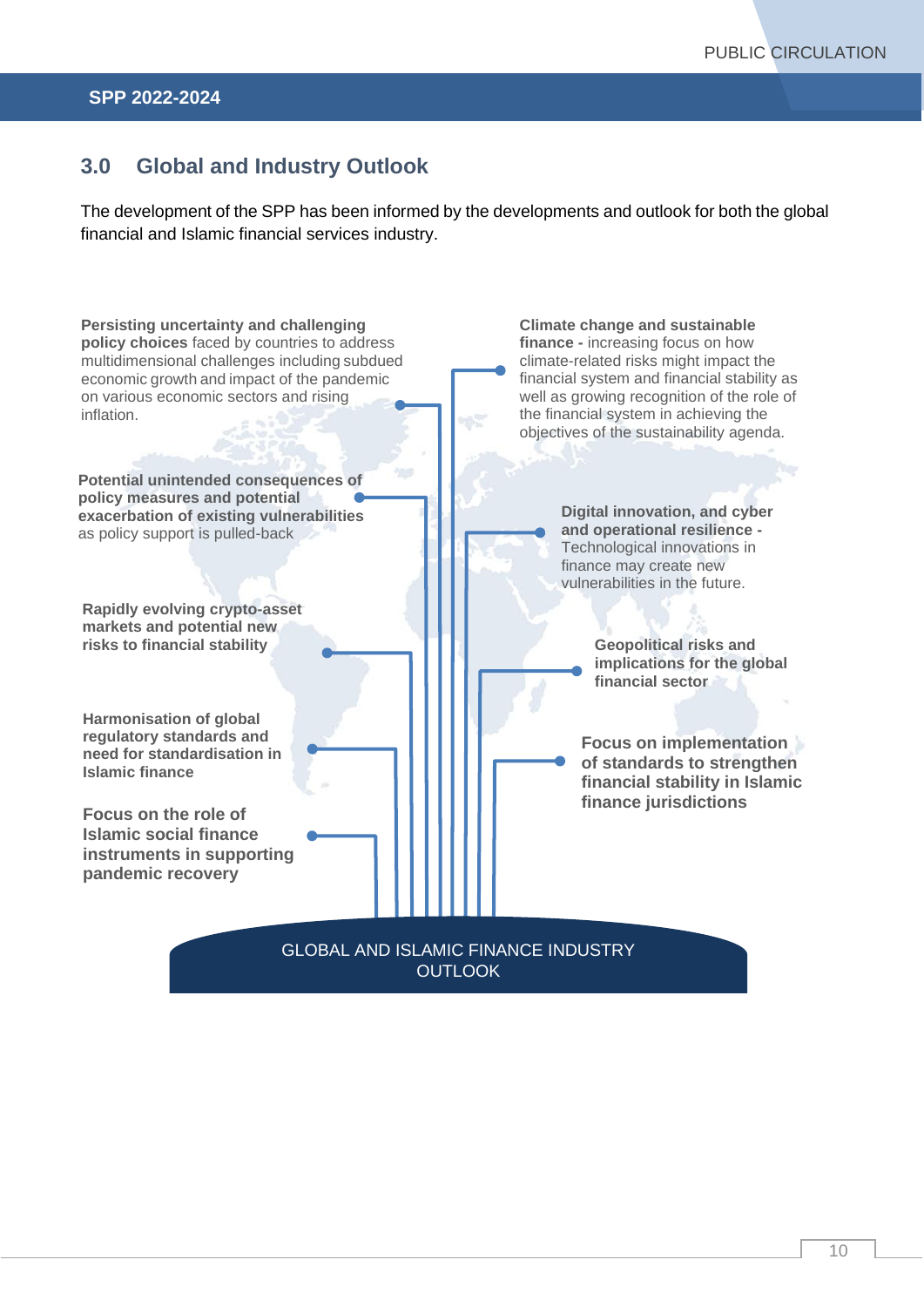## <span id="page-10-0"></span>**4.0 The SPP 2022-2024**

The Strategic Performance Plan (SPP) 2022-2024 is a results-based strategy that charts a mediumterm roadmap for the IFSB to engage its stakeholders in strengthening the stability and resilience of the global Islamic finance industry. The key outcomes and outputs for each of the 4 SKRAs are outlined below.

| <b>4 SKRAs</b>                                                | <b>12 Outcomes</b><br>$(OC1 - OC12)$                                                                                                             | <b>29 Outputs</b><br>(OP1-OP29)                                                     |
|---------------------------------------------------------------|--------------------------------------------------------------------------------------------------------------------------------------------------|-------------------------------------------------------------------------------------|
|                                                               | <b>OC1:</b> Enhanced Guidance on the<br>Prudential<br>Regulation<br>and<br>Supervision of the IFSI                                               | OC1:OP1: Standards, Guidance Notes, Technical<br><b>Notes and Report</b>            |
|                                                               |                                                                                                                                                  | <b>OC1:OP2:</b> Translations of Standards                                           |
| <b>SKRA1:</b><br><b>FORMULATION</b><br><b>AND ISSUANCE</b>    | <b>OC2: Timely</b><br>Quality<br>and<br>Research and Studies to Support<br>the Industry Needs                                                    | <b>OC2:OP3:</b> Research Papers                                                     |
| OF PRUDENTIAL<br>STANDARDS,<br><b>STATISTICS</b>              |                                                                                                                                                  | OC2:OP4: Other Papers and SB Strategic Intent<br>paper                              |
|                                                               | <b>OC3:</b> Enhanced Monitoring and<br>Analysis of the Industry's Growth,<br>Stability and Soundness of the<br><b>IFSI</b>                       | <b>OC3:OP5:</b> PSIFIs Database                                                     |
|                                                               |                                                                                                                                                  | <b>OC3:OP6: IFSI Stability Report</b>                                               |
|                                                               | <b>OC4:</b><br>Increased<br>Capacity<br>Building Initiatives on the IFSB<br><b>Standards and Guidelines in Member</b><br><b>Jurisdictions</b>    | OC4:OP7: FIS/RSA/CBM^ Workshops and<br><b>Train the Trainers Programme</b>          |
|                                                               |                                                                                                                                                  | <b>OC4:OP8:</b> E-Learning and E-Workshops                                          |
| <b>SKRA 2:</b><br><b>FACILITATING</b><br>THE.                 |                                                                                                                                                  | OC4:OP9: Outreach Programmes (Sharing of<br><b>Experiences Session)</b>             |
| <b>IMPLEMENTATIO</b><br>N OF<br><b>PRUDENTIAL</b>             | <b>OC5: Enhanced Technical Support</b><br>to Member Jurisdictions for Effective<br>Implementation of the IFSB<br><b>Standards and Guidelines</b> | <b>OC5:OP10:</b> Technical Assistance and Policy<br>Advice                          |
| <b>STANDARDS AND</b><br><b>CAPACITY</b><br><b>DEVELOPMENT</b> |                                                                                                                                                  | <b>OC5:OP11:</b> Frequently Asked Questions and<br><b>Implementation Guidelines</b> |
|                                                               | <b>OC6:</b> Enhanced Monitoring and<br>Assessment of the Adoption of the<br><b>IFSB Standards in Member</b><br><b>Jurisdictions</b>              | <b>OC6:OP12: Implementation Survey</b>                                              |
|                                                               |                                                                                                                                                  | <b>OC6:OP13: Impact Assessment (ICAP Templates)</b><br>for ICAP1, ICAP2 & ICAP3)    |
| <b>SKRA 3:</b><br><b>INCREASING VALUE</b>                     | <b>OC7: Effective</b><br>Timely<br>and<br>Communication<br>and<br><b>IFSB</b><br>Engagement<br>with<br>the<br><b>Members</b>                     | OC7:OP14: Member's Participation and<br>Engagement                                  |
| IN THE IFSB<br>MEMBERSHIP,<br><b>GLOBAL VISIBILITY</b>        |                                                                                                                                                  | <b>OC7:OP15:</b> Membership Strategies                                              |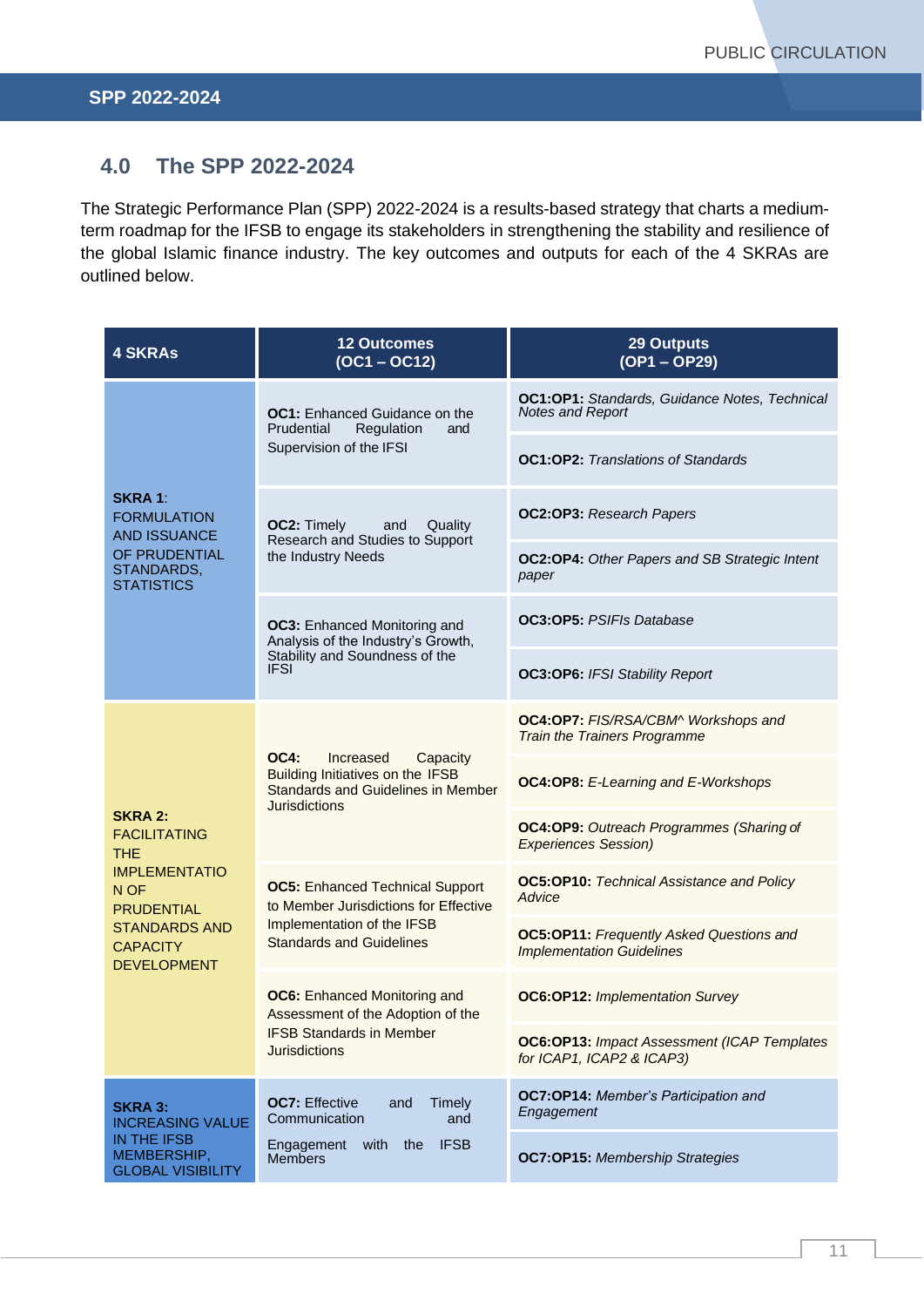| <b>AND</b><br><b>ATTRACTIVENESS</b>      |                                                                                                                   | <b>OC7:OP16:</b> Membership Drive and Outreach                               |
|------------------------------------------|-------------------------------------------------------------------------------------------------------------------|------------------------------------------------------------------------------|
|                                          | <b>OC8:</b> Enhanced Cooperation with<br>Stakeholders for Awareness and<br>Knowledge Sharing                      | <b>OC8:OP17: Platforms for Cooperation and</b><br>Digitalisation of the IFSI |
|                                          |                                                                                                                   | <b>OC8:OP18: Industry Engagements</b>                                        |
|                                          |                                                                                                                   | OC8:OP19: Knowledge Sharing                                                  |
|                                          | <b>OC9: Greater Global Visibility</b><br>and Collaboration with<br>Stakeholders and International<br>Counterparts | <b>OC9:OP20:</b> Corporate Visibility                                        |
|                                          |                                                                                                                   | <b>OC9:OP21:</b> Marketing Communications                                    |
|                                          |                                                                                                                   | <b>OC9:OP22:</b> International Collaboration and MoUs                        |
|                                          | OC10: Increased Efficiency in<br>the Utilisation of Financial<br>Resources                                        | OC10:OP23: Finance Management                                                |
|                                          | <b>OC11:</b> Enhanced Productivity and<br>Effectiveness in Operations with<br>strong Organisational Culture       | OC11:OP24: Administrative Management,<br><b>Planning and Monitoring</b>      |
| <b>SKRA 4:</b><br><b>EFFICIENT</b>       |                                                                                                                   | OC11:OP25: Human Resources Policy<br>Implementation                          |
| <b>MANAGEMENT OF</b><br><b>RESOURCES</b> |                                                                                                                   | <b>OC11:0P26:</b> Establishment of the IFSB Shariah<br><b>Board</b>          |
|                                          | <b>OC12: Enhanced Internal</b><br><b>Control System</b>                                                           | OC12:OP27: Strategy and Governance Report                                    |
|                                          |                                                                                                                   | <b>OC12:OP28:</b> Transformation                                             |
|                                          |                                                                                                                   | OC12:OP29: Compliance, Risk and Audit<br>Assessment                          |

^FIS - Facilitating the Implementation of IFSB Standards; RSA - Regulatory and Supervisory Authorities; CBM- Capacity Building for Market Players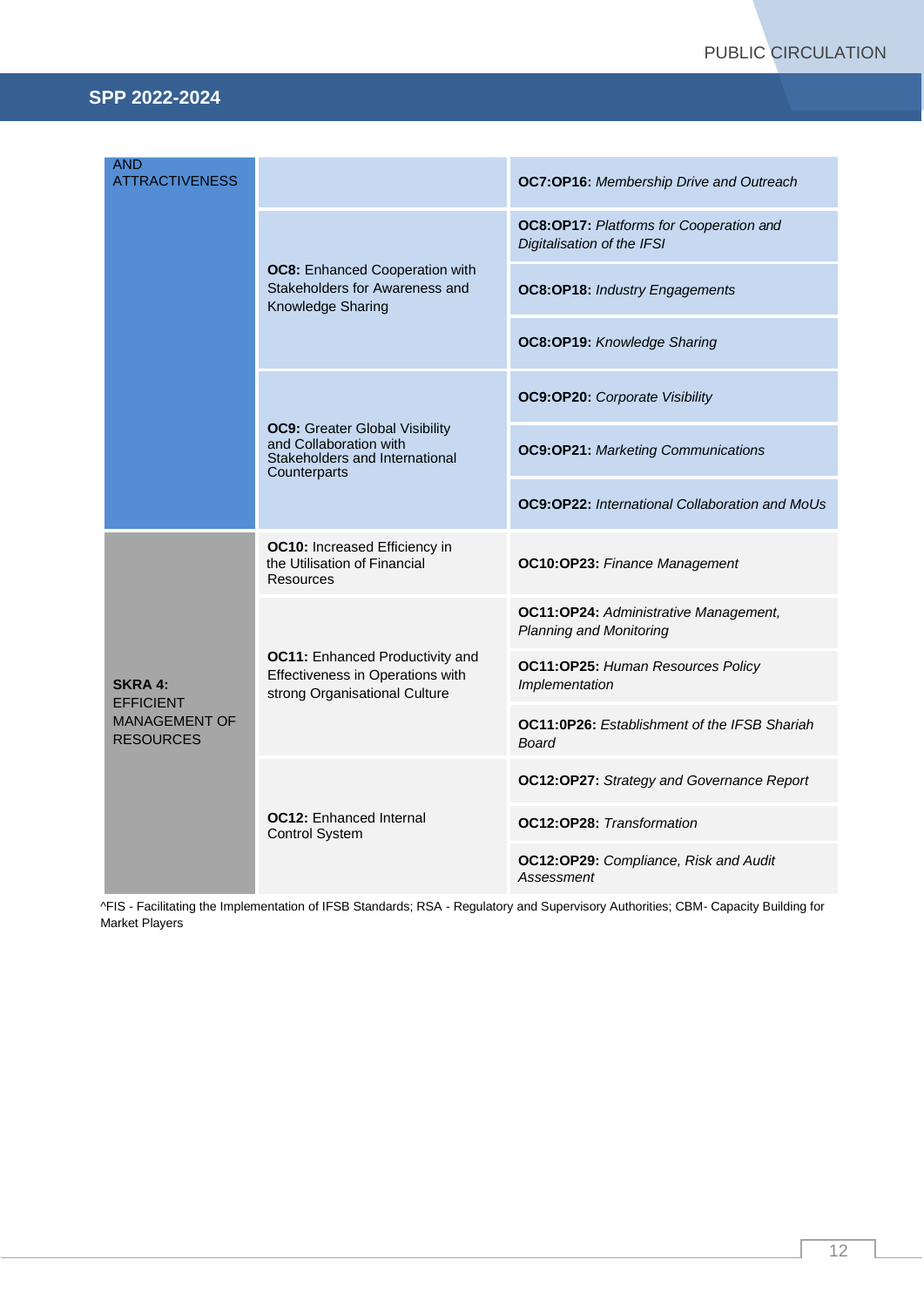## <span id="page-12-0"></span>**4.1 SKRA 1: Formulation and Issuance of Prudential Standards, Research and Statistics**

## *SKRA Focus Policy Theme: Greater Quality of Outputs*

- Maintains the focus of SKRA 1 on the IFSB's Standards, Research and Statistics Agenda.
- All the outputs under this SKRA are under the oversight of the Technical Committee.

### *Key Expectations for the 2022-2024 period:*

- **Issuance of 2 Standards**, Technical Notes or Guidance Notes annually
- **Publication of 3 research** and 1 staff paper annually
- **Issuance of 3 translated standards** for each language; Arabic, French and Russian
- Maintain the annual **publication of the IFSI Stability Report**
- **Revamping of the PSIFIs data compilation guideline** annually
- **Increase the issuance of PSIFIs data from 3 to 4** disseminations annually

## <span id="page-12-1"></span>**4.2 SKRA 2: Formulation and Issuance of Prudential Standards, Research and Statistics**

#### *SKRA Focus Policy Theme: Greater Impact*

- Maintains the focus of SKRA 2 on facilitating the Implementation of the IFSB's Standards and Guidelines in member jurisdictions.
- Enhances the focus on the monitoring and assessment of implementation in member jurisdictions.
- Increases and expands cooperation with member RSAs, predominantly Council members, on implementation efforts and initiatives.
- Promotes the implementation agenda to be on the work agenda of member international organisations with common mandates.
- All the outputs under this SKRA are under the oversight of the Technical Committee.

#### *Key Expectations for the 2022-2024 period:*

- **Increase** the number of country/regional workshops for member RSAs
- **Improve** the IFSB E-Learning Portal by a) enhancing content and b) increasing promotion
- **Introducing Experience-sharing Sessions**
- **Development of a template for new IFSB standard**
- **Supporting international cooperation and coordination on emerging issues,** e.g. Climate change related financial risks etc.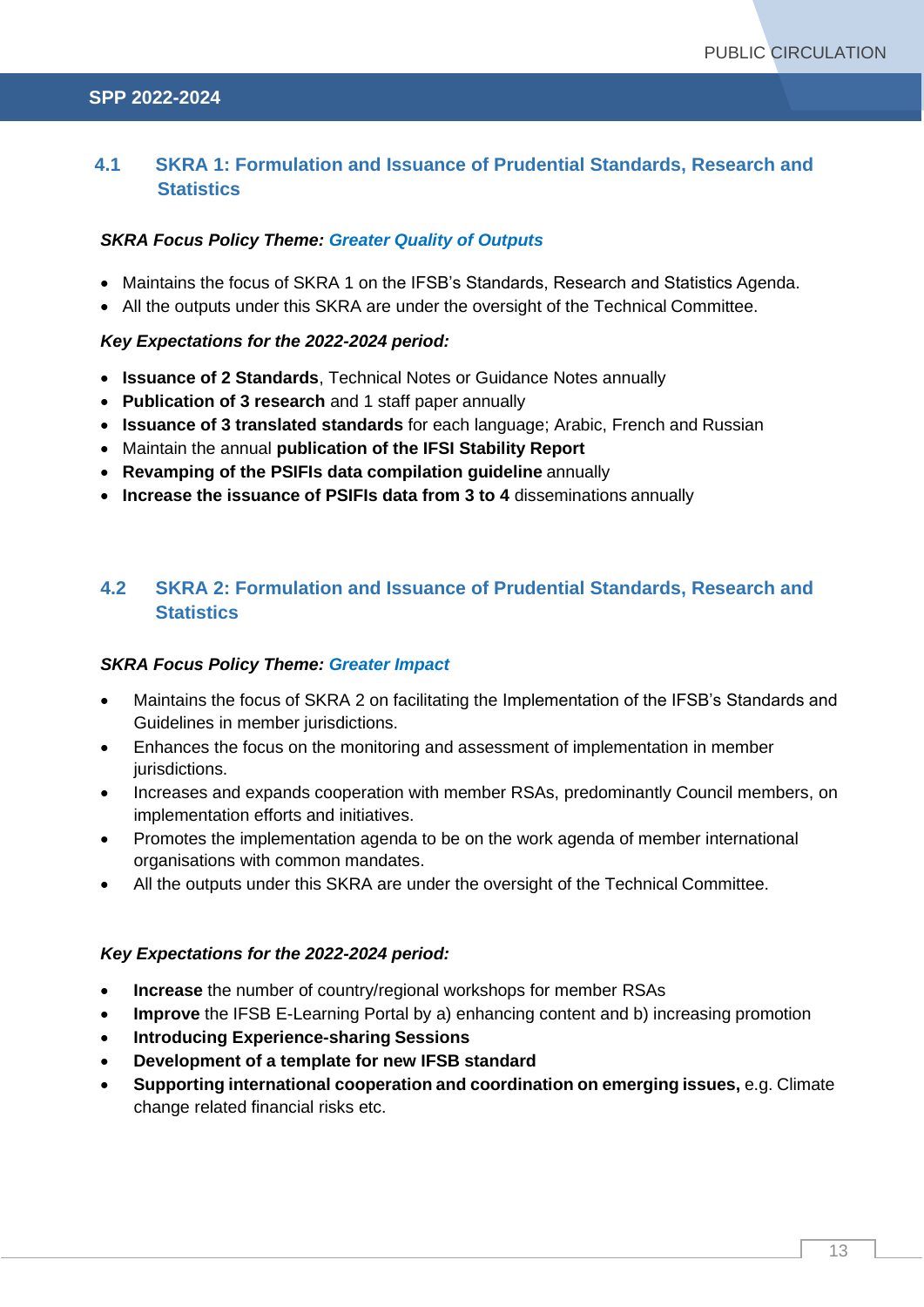## <span id="page-13-0"></span>**4.3 SKRA 3: Increasing Value in the IFSB Membership, Global Visibility and Attractiveness**

#### *SKRA Focus Policy Theme: Greater Engagement*

- SKRA 3 highlights the participation and engagement by member countries while ensuring continuous engagement and timely communication with members.
- It also aims to increase the visibility of the IFSB, thus bringing forth the value of the IFSB membership.
- A key impact of this SKRA will be seen in the intangible and long-term benefits to the IFSB, in terms of increased credibility in the international arena.
- The focus of international collaboration in this SPP is to further strengthen the collaboration with member countries and strategic partners, because **greater engagement will certainly influence the sustainability** of the IFSB.

#### *Key Expectations for the 2022-2024 period:*

- **Enhancements in membership engagement** is aimed at providing more value to the members and increasing their satisfaction with interaction with the IFSB.
- **Platform for cooperation on digitalisation** of the global IFSI.
- **Members and potential member's outreach** through more emphasis on high-level meetings.
- **Enhancing communication channels** by increased presence in social media, such as LinkedIn, Twitter and Facebook.
- To produce a '**Stakeholder Engagement Plan'** as an outcome from the Benchmarking Analysis Exercise.
- **Post-cooperation survey** with host countries.
- Introduction of new output to further strengthen the members' engagement.

## <span id="page-13-1"></span>**4.4 SKRA 4: Efficient Management of Resources with Good Corporate Governance Practices**

#### *SKRA Focus Policy Theme: Greater Sustainability*

- SKRA 4 retains the focus on Finance and Administrative, Human Resource and Strategic Planning activities of the IFSB. These activities are also supported by a Transformation Officer in transforming the IFSB to be at par with other international organisations.
- It retains monitoring and reporting on the overall strategic, financial, human and administrative resource matters to the management and stakeholders.
- SKRA 4 aims to strengthen the IFSB's going concern, internal governance, operational procedures and internal controls, which will in turn result in increased efficiency, effectiveness and productivity.